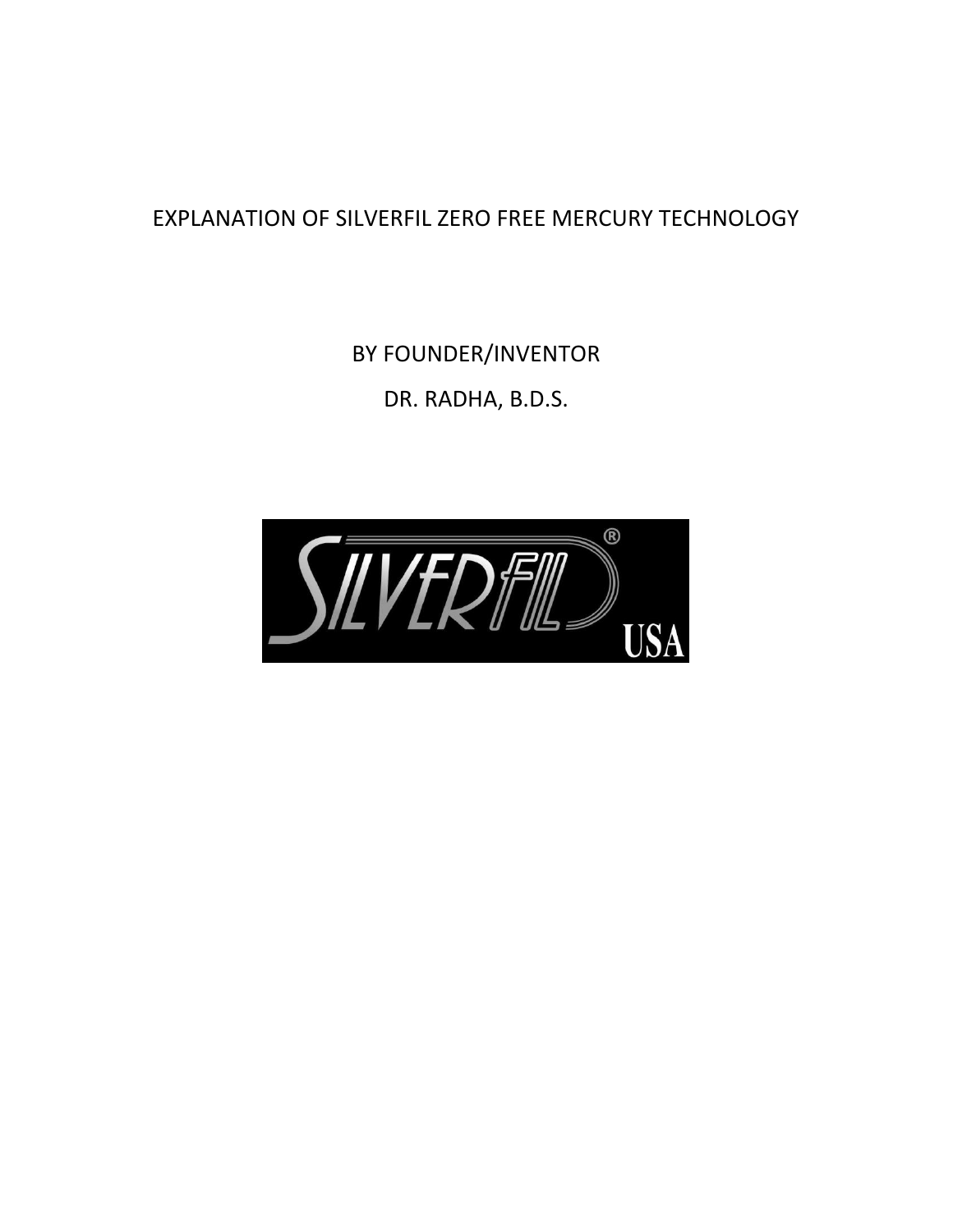#### **Why is there unreacted (elemental mercury) present in traditional amalgams?**

The only metal used in traditional amalgams that can react with mercury is silver. Mercury is a solvent for silver, platinum, palladium and gold. So, mercury will dissolve silver and the resultant silver-mercury will crystallize into a compound  $(Ag_2Hg_3)$ .

Unfortunately, the dissolution of silver (in amalgams) is a slow process. Mercury reacts with silver from the outer surface of the alloy particle of silver-tin (Ag<sub>3</sub>Sn) alloy (like soap with water). Gradually the alloy particle becomes smaller (like the soap). And some of these alloy particles remain inside the amalgam as unreacted particles.

It is an undisputed fact that small amounts of mercury remain in the amalgam. This mercury is in its elemental form.

When the Ag<sub>3</sub>Sn alloy reacts with mercury, the tin gets separated leaving the Ag<sub>3</sub> to react with mercury. This Ag<sub>3</sub> is highly reactive and quickly will react with mercury to form Ag<sub>2</sub>Hg<sub>3</sub>.

#### **Why is there no excess mercury in an elemental form in Silverfil amalgam?**

The silver that is used in Silver is not in a metallic state (like which is used in traditional amalgam alloys).

The silver is created by a chemical reduction of silver-tin (Ag<sub>3</sub>Sn) alloy , thus creating a silver (Ag<sup>0</sup>) which has similar reactivity to that of Ag<sub>3</sub> within the amalgam. Ag<sub>3</sub> does'nt exist in a physical form. Due to the high reactivity of Ag<sup>0</sup>, it absorbs mercury rapidly and completely. So all the mercury that is used is totally absorbed to form Ag<sub>2</sub>Hg3. There is no elemental mercury at all within Silverfil amalgam. The presence of some free silver further infers that there is insufficient mercury to react with all the silver.

The absence of mercury can only take place due to the high reactivity of the silver that is used.

An electro-chemical study done at the Chemistry Dept. of University Malaya came up with a Coefficient of Diffusion of Silverfil to mercury. Such a phenomenon cannot be seen in traditional amalgams.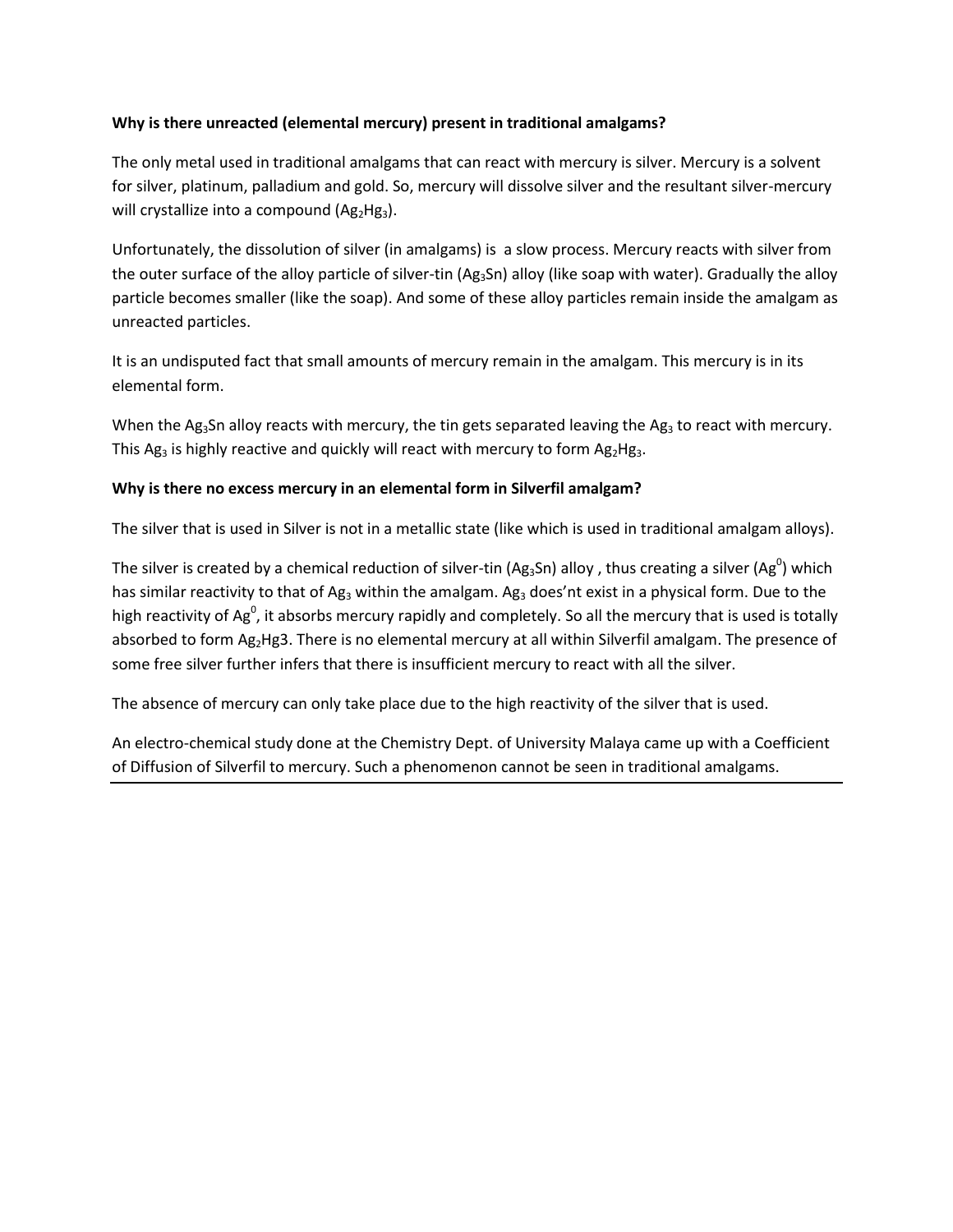### **Dental amalgam Chemical Reactions:**

1. Traditional amalgams (high silver, low copper amalgams. Powder particles are needle shaped known in dentistry as lathe-cut particles)

Silver-tin + mercury = Silvery-mercury +tin-mercury + unreacted silver-tin  $(Ag_3Sn)$  + Hg =  $(Ag_2Hg_3)$  = Sn  $_{7-8}$  Hg + Ag<sub>3</sub>Sn Gamma phase Gamma - 1 phase Gamma - 2 phase Note: Gamma phase is is the starting phase.

2. Admixed High-Copper Amalgam (Low silver content) . Powder is a mix of lathe-cut & spherical shaped powder).

## **Amalgamation chemical reaction: Primary reaction:**

Silver-tin + silver-copper (spherical) + mercury = Silvery-mercury +tin-mercury + unreacted silver-tin

 $(Ag_3Sn)$  + Hg =  $(Ag_2Hg_3)$  + Sn<sub>7-8</sub> Hg + Ag<sub>3</sub>Sn Gamma phase Gamma - 1 phase Gamma - 2 phase (unreacted gamma phase)

## **Secondary reaction:**

Ag-Cu + Sn  $7-8$  Hg + Ag<sub>3</sub>Sn = Ag<sub>2</sub>Hg<sub>3</sub> + Cu<sub>6</sub>Sn<sub>5</sub> + Ag<sub>3</sub>Sn (eutectic alloy) (eta phase) (unreacted original alloy)

**Note: the reason for adding Ag-Cu (spherical ) is to remove the tin-mercury phase (Sn 7-8 Hg) as this is a weak and corrosion prone phase).** 

3. Completely Spherical alloy particles: composed of  $(Ag_3Sn + Cu_3Sn) -$  starting alloy.

## **Chemical reaction:**

 $Ag_3Sn - Cu_3Sn + Hg = Ag_2Hg_3 + Cu_6Sn_5 + Ag_3Sn-Cu_3Sn$  (unreacted original alloy)

The reason for the development of Admixed & Spherical alloys in dentistry was to reduce if not eliminate the gamma 2 phase (Sn  $_{7-8}$  Hg) because this phase is unstable and causes more corrosion thus creating pits/micro-porosity in the fillings.

**Note: All these above amalgams still do contain minute amounts of mercury (Hg) as a liquid metal in the fillings.**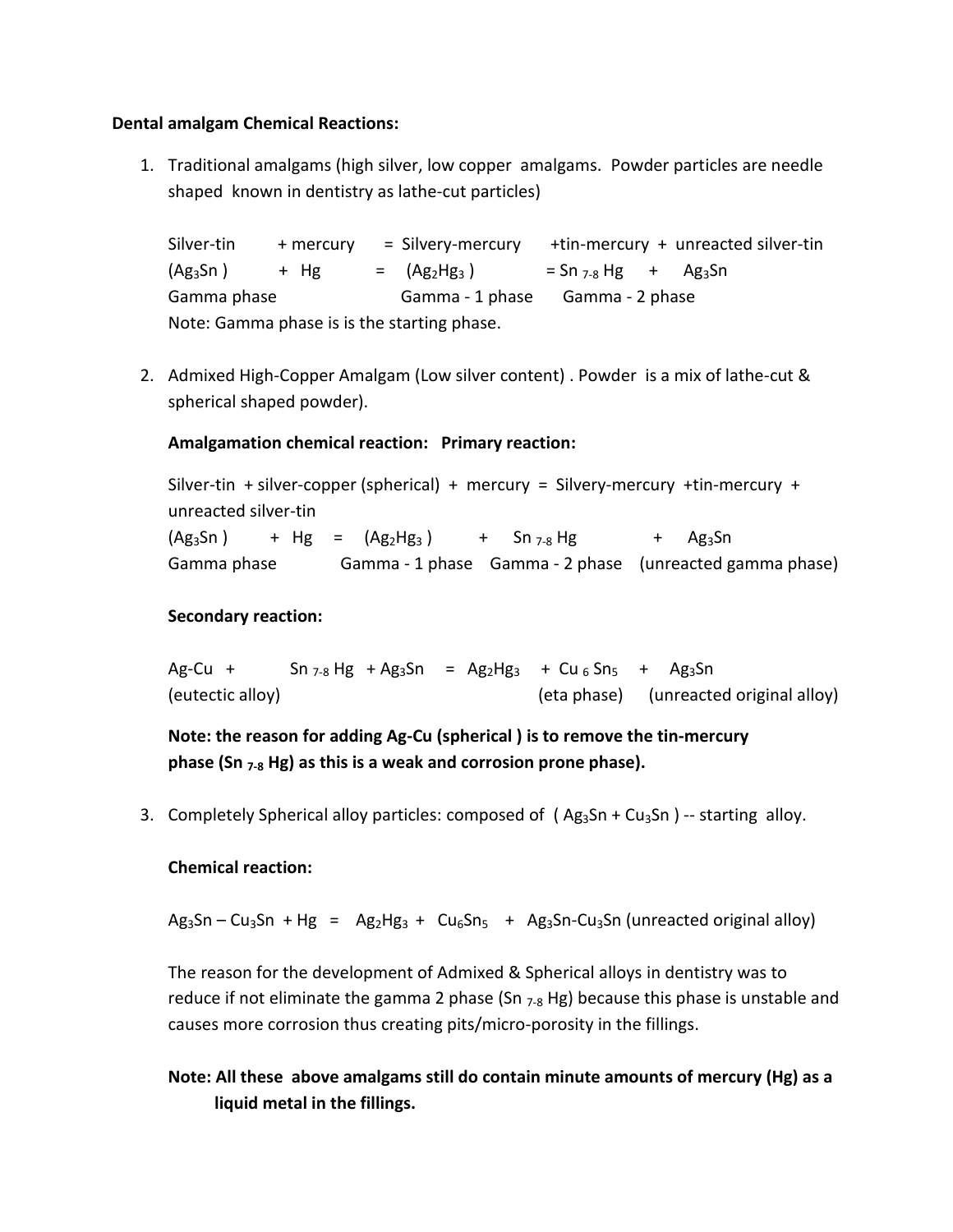## **Which of the above metals namely: silver, tin, & copper react with mercury to form a stable compound?**

ONLY SILVER!

### **Then why not use only SILVER instead of the other metals?**

**Answer:** Silver was tried originally in the 1880's . Silver filings from silver coins was mixed with mercury to form a paste.

The setting reaction was very prolonged. So, when the paste is filled into the tooth cavity, the tremendous expansion (because of the slow setting reaction & subsequent expansion) caused severe pain or even broke the tooth crown in some cases. So teeth had to be extracted.

**So, metallic SILVER cud'nt be used alone.** Tin causes contraction. So tin was added to silver to overcome the undue expansion. Then small amounts of copper was added as it makes the alloy more brittle and thus made easy for lathing or cutting during manufacturing process. Later on, more copper was added for reasons explained earlier.

Since only silver reacts with mercury, the higher the silver content, the higher the amount of mercury is needed .Otherwise the mix will be dry & grainy. When the silver is reduced and copper is increased, the mercury amount is of course reduced. **BUT, there still remains excess mercury because all the silver cannot react with the mercury.**

**(This fact is established and acknowledged by FDA, ADA & FDI).**

## **SOLUTION!**

A different form of silver must be developed that can react with mercury very rapidly. Why rapidly?

So as to reduce the chemical reaction time- meaning to reduce the resulting expansion. A chemically produced silver is what Silverfil consists of!

Once the powder comes in contact with mercury, all the mercury used is completely absorbed (reacted) with silver. Small amounts of free silver is still present in the final amalgams. If we use more mercury to also react with the small amounts of free silver, the mix will be too soft and not user friendly to the dentists/nurses.